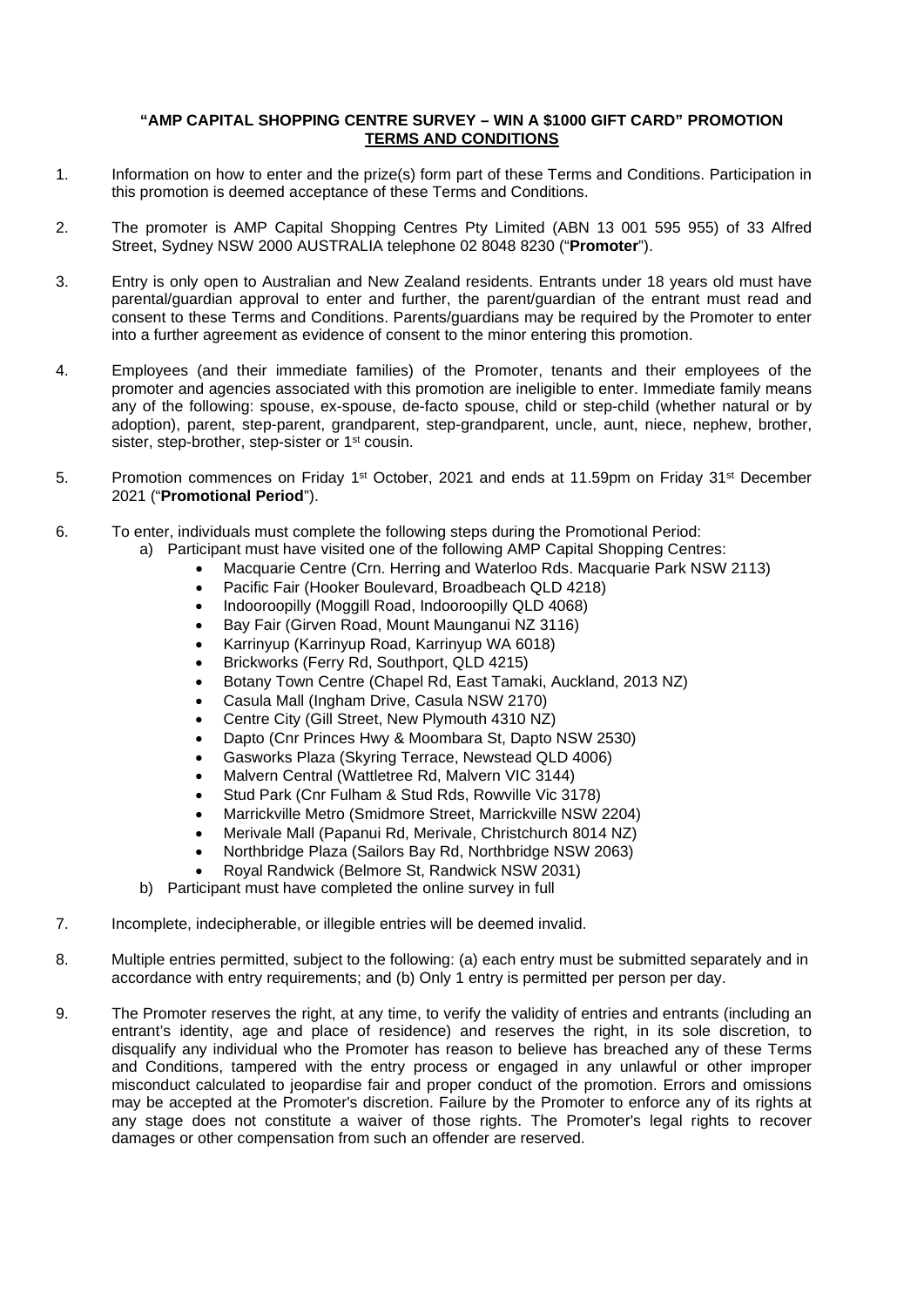- 10. If there is a dispute as to the identity of an entrant, the Promoter reserves the right, in its sole discretion, to determine the identity of the entrant.
- 11. The draw will take place AMP Capital, 33 Alfred Street Sydney 2000 at 2pm on 4 October ("**Draw**"). The Promoter may draw additional reserve entries and record them in order in case an invalid entry or ineligible entrant is drawn. An entrant does not need to be in attendance at the Draw to win a prize.
- 12. Winner will be notified by email within two (2) business days of the Draw. Winner of prizes valued over \$500 will be published online at participating shopping centres websites on 4 October.
- 13. The Promoter's decision is final and no correspondence will be entered into.
- 14. The first valid entry drawn in each Draw will win a \$1000 gift card for the shopping centre they visited, valued at \$1000.
- 15. The following conditions apply to the prize(s):
	- The \$1000 Shopping Centre Gift Card is valid for 3 years from the Issue Date. The Issue Date can be found on the back of the Gift Card. The Expiry Date is 3 years from the Issue Date. The Gift Card will be void and may not be redeemed after the Expiry Date. Defaced, mutilated, altered, lost or stolen Gift Cards will not be replaced, refunded or redeemed. Winners should treat this Gift Card like cash. Anyone holding the Gift Card can use its value to make purchases. Reissue of Gift Cards is not available unless the Gift Cards are proven to be faulty or damaged. If you believe that your card is faulty or damaged, visit the Customer Service Desk. In the event that a Gift Card is reissued, the reissued Gift Card will be credited with the funds remaining and will adopt the Expiry Date of the original Gift Card based upon the date of purchase of the original Gift Card.
- 16. The following conditions apply to the prize(s):
	- 1. [Australia prize conditions](https://www.pacificfair.com.au/media/files/pacificfair/63/63335aff-269f-4e87-b6c1-da208c0eed12.pdf)
	- 2. [New Zealand prize conditions](https://www.bayfair.co.nz/getmedia/f0300fe2-f24c-4850-98cb-3f169cb212c6/GiftCard_T-Cs_v3.pdf.aspx)
	- 3. Gift cards will be generated for the specific shopping centre you provide feedback on, or in the instance that the specific shopping centre does not generate their own gift cards an alternative gift card will be provided. For any alternative gift cards, additional T's & C's may apply.
- 17. If a winner is under the age of 18 years, the prize will be awarded to the winner's nominated parent or guardian on the winner's behalf.

If for any reason a winner does not claim a prize (or an element of the prize) within three months of the determination of the winner of a lottery, the promotor will notify NSW Fair Trading and redetermine any winner of the prize in accordance with the directions of NSW Fair Trading.

- 18. If any prize (or part of any prize) is unavailable, the Promoter, in its discretion, reserves the right to substitute the prize (or that part of the prize) with a prize to the equal value and/or specification, subject to any written directions from a regulatory authority.
- 19. Total prize pool value is \$1000.
- 20. Prizes, or any unused portion of a prize, are not transferable or exchangeable and cannot be taken as cash, unless otherwise specified.
- 21. Entrants consent to the Promoter using their name, likeness, image and/or voice in the event they are a winner (including photograph, film and/or recording of the same) in any media for an unlimited period without remuneration for the purpose of promoting this promotion (including any outcome), and promoting any products manufactured, distributed and/or supplied by the Promoter.
- 22. If this promotion is interfered with in any way or is not capable of being conducted as reasonably anticipated due to any reason beyond the reasonable control of the Promoter, including but not limited to technical difficulties, unauthorised intervention or fraud, the Promoter reserves the right, in its sole discretion, to the fullest extent permitted by law: (a) to disqualify any entrant; or (b) subject to any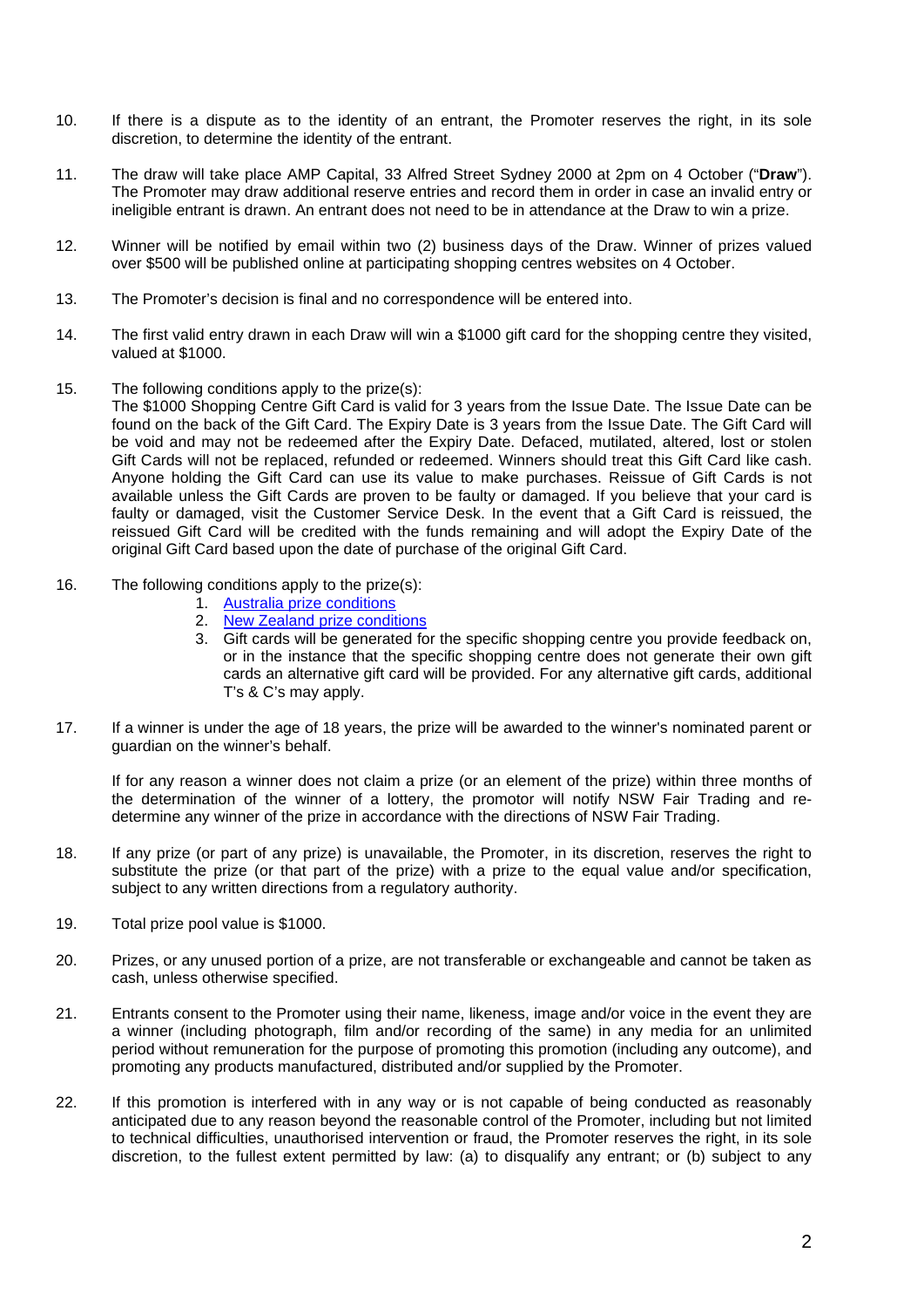written directions from a regulatory authority, to modify, suspend, terminate or cancel the promotion, as appropriate.

- 23. Any cost associated with accessing the online survey is the entrant's responsibility and is dependent on the Internet service provider used.
- 24. The use of any automated entry software or any other mechanical or electronic means that allows an entrant to automatically enter repeatedly is prohibited and will render all entries submitted by that entrant invalid.
- 25. Entrants agree that they are fully responsible for any materials they submit via the promotion including but not limited to comments, recordings and images ("**Content**"). The Promoter shall not be liable in any way for such Content to the full extent permitted by law. The Promoter may remove or decline to publish any Content without notice for any reason whatsoever. Entrants warrant and agree that:
	- (a) they will not submit any Content that is unlawful or fraudulent, or that the Promoter may deem in breach of any intellectual property, privacy, publicity or other rights, defamatory, obscene, derogatory, pornographic, sexually inappropriate, violent, abusive, harassing, threatening, objectionable with respect to race, religion, origin or gender, not suitable for children aged under 15, or otherwise unsuitable for publication;
	- (b) their Content shall not contain viruses or cause injury or harm to any person or entity;
	- (c) they will obtain prior consent from any person or from the owner(s) of any property that appears in their Content;
	- (d) the Content is the original work of the entrant that does not infringe the rights of any third party;
	- (e) they consent to any use of the Content which may otherwise infringe the Content creator's/creators' moral rights pursuant to the *Copyright Act 1968* (Cth) and warrant that they have the full authority to grant these rights; and
	- (f) they will comply with all applicable laws and regulations, including without limitation, those governing copyright, content, defamation, privacy, publicity and the access or use of others' computer or communication systems.

Without limiting any other terms herein, the entrant agrees to indemnify the Promoter for any breach of the above terms.

- 26. As a condition of entering this promotion, each entrant licenses and grants the Promoter, its affiliates and sub-licensees a non-exclusive, royalty-free, perpetual, worldwide, irrevocable, and sub-licensable right to use, reproduce, modify, adapt, publish and display their entry (which shall include Content) for any purpose, including but not limited to future promotional, marketing or publicity purposes, in any media, without compensation, restriction on use, attribution or liability.
- 27. Nothing in these Terms and Conditions limits, excludes or modifies or purports to limit, exclude or modify the statutory consumer guarantees as provided under the Competition and Consumer Act, as well as any other implied warranties under the ASIC Act or similar consumer protection laws in NSW ("**Non-Excludable Guarantees**"). Except for any liability that cannot by law be excluded, including the Non-Excludable Guarantees, the Promoter (including its respective officers, employees and agents) excludes all liability (including negligence), for any personal injury; or any loss or damage (including loss of opportunity); whether direct, indirect, special or consequential, arising in any way out of the promotion.
- 28. Except for any liability that cannot by law be excluded, including the Non-Excludable Guarantees, the Promoter (including its respective officers, employees and agents) is not responsible for and excludes all liability (including negligence), for any personal injury; or any loss or damage (including loss of opportunity); whether direct, indirect, special or consequential, arising in any way out of: (a) any technical difficulties or equipment malfunction (whether or not under the Promoter's control); (b) any theft, unauthorised access or third party interference; (c) any entry or prize claim that is late, lost, altered, damaged or misdirected (whether or not after their receipt by the Promoter) due to any reason beyond the reasonable control of the Promoter; (d) any variation in prize value to that stated in these Terms and Conditions; (e) any tax liability incurred by a winner or entrant; or (f) taking/use of a prize.